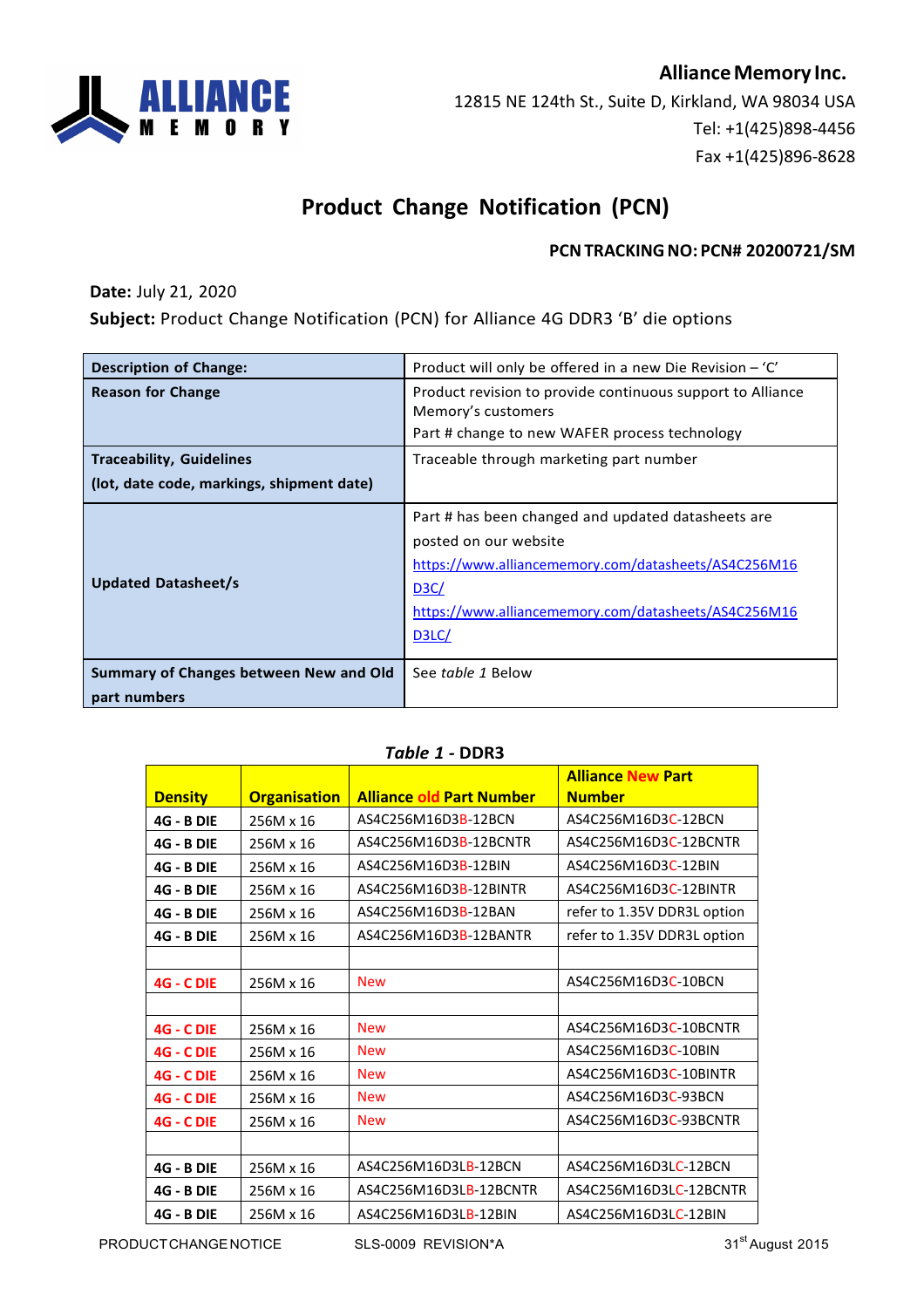## **Alliance Memory Inc.**



12815 NE 124th St., Suite D, Kirkland, WA 98034 USA Tel: +1(425)898-4456 Fax +1(425)896-8628

| <b>4G - B DIE</b> | 256M x 16 | AS4C256M16D3LB-12BINTR | AS4C256M16D3LC-12BINTR |
|-------------------|-----------|------------------------|------------------------|
| <b>4G - B DIE</b> | 256M x 16 | AS4C256M16D3LB-12BAN   | AS4C256M16D3LC-12BAN   |
| <b>4G - B DIE</b> | 256M x 16 | AS4C256M16D3LB-12BANTR | AS4C256M16D3LC-12BANTR |
|                   |           |                        |                        |
| <b>4G - B DIE</b> | 256M x 16 | AS4C256M16D3LB-10BCN   | AS4C256M16D3LC-10BCN   |
| <b>4G - B DIE</b> | 256M x 16 | AS4C256M16D3LB-10BCNTR | AS4C256M16D3LC-10BCNTR |
| <b>4G - B DIE</b> | 256M x 16 | AS4C256M16D3LB-10BIN   | AS4C256M16D3LC-10BIN   |
| <b>4G - B DIE</b> | 256M x 16 | AS4C256M16D3LB-10BINTR | AS4C256M16D3LC-10BINTR |
|                   |           |                        |                        |
| <b>4G - B DIE</b> | 512M x 8  | AS4C512M8D3LB-12BCN    | AS4C512M8D3LC-12BCN    |
| <b>4G - B DIE</b> | 512M x 8  | AS4C512M8D3LB-12BCNTR  | AS4C512M8D3LC-12BCNTR  |
| <b>4G - B DIE</b> | 512M x 8  | AS4C512M8D3LB-12BIN    | AS4C512M8D3LC-12BIN    |
| <b>4G - B DIE</b> | 512M x 8  | AS4C512M8D3LB-12BINTR  | AS4C512M8D3LC-12BINTR  |
| <b>4G - B DIE</b> | 512M x 8  | AS4C512M8D3LB-12BAN    | AS4C512M8D3LC-12BAN    |
| <b>4G - B DIE</b> | 512M x 8  | AS4C512M8D3LB-12BANTR  | AS4C512M8D3LC-12BANTR  |
|                   |           |                        |                        |
| <b>4G - B DIE</b> | 512M x 8  | AS4C512M8D3LB-10BCN    | x                      |
| <b>4G - B DIE</b> | 512M x 8  | AS4C512M8D3LB-10BCNTR  | x                      |
| <b>4G - B DIE</b> | 512M x 8  | AS4C512M8D3LB-10BIN    | x                      |
| <b>4G - B DIE</b> | 512M x 8  | AS4C512M8D3LB-10BINTR  | x                      |

### \*Any orders after January 31st , 2021 are Non-Cancelable/Non-Returnable and cannot be changed. Products cannot be returned in stock rotations after this date.

| Last Time Buy Date        | January 31st, 2021 |
|---------------------------|--------------------|
| Last Time Ship Date       | July 31st, 2021    |
| Sample Available Date     | Available Now      |
| <b>PCN Effective Date</b> | July 21st, 2020    |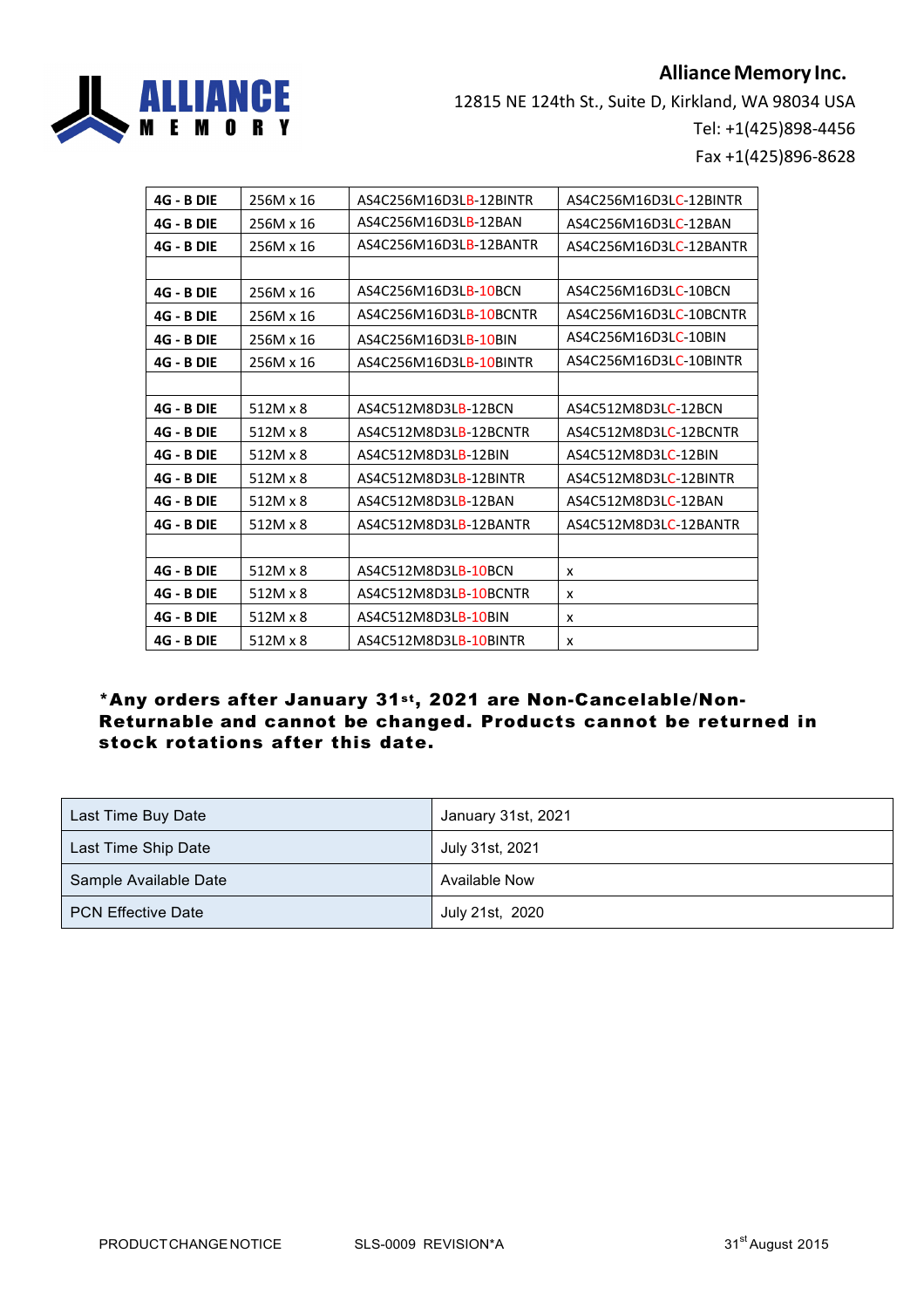

Dear Valued Customer:

This letter provides End–of–Life (EOL) notice of products for 'B' die 30nm wafer technology for the 4G DDR3 (x16 FBGA). These products will move to new 25nm wafer technology 'C' die revision in Q3-2020.

The delivery deadline is **July 31st, 2021** with last time buy (LTB) deadline on **January 31st 2021**. Please note that the standard shipment dates will apply in general and extended delivery dates must be pre-arranged and accepted in writing by Alliance Memory Management.

Regarding the replacement, Alliance Memory has provided the new 25nmtechnology product line-up (refer to Table 1 above). The 'C' die products will provide better cost and performance. Samples are now available for customers to start verification procedures. We are also in full production of the 'C' die parts too.

Please see below comparison charts between the 'B' die vs. our new 'C' die.

Samples/Mass production are available now.

Please contact your local Alliance Memory representative if you have any questions regarding this information

Yours sincerely

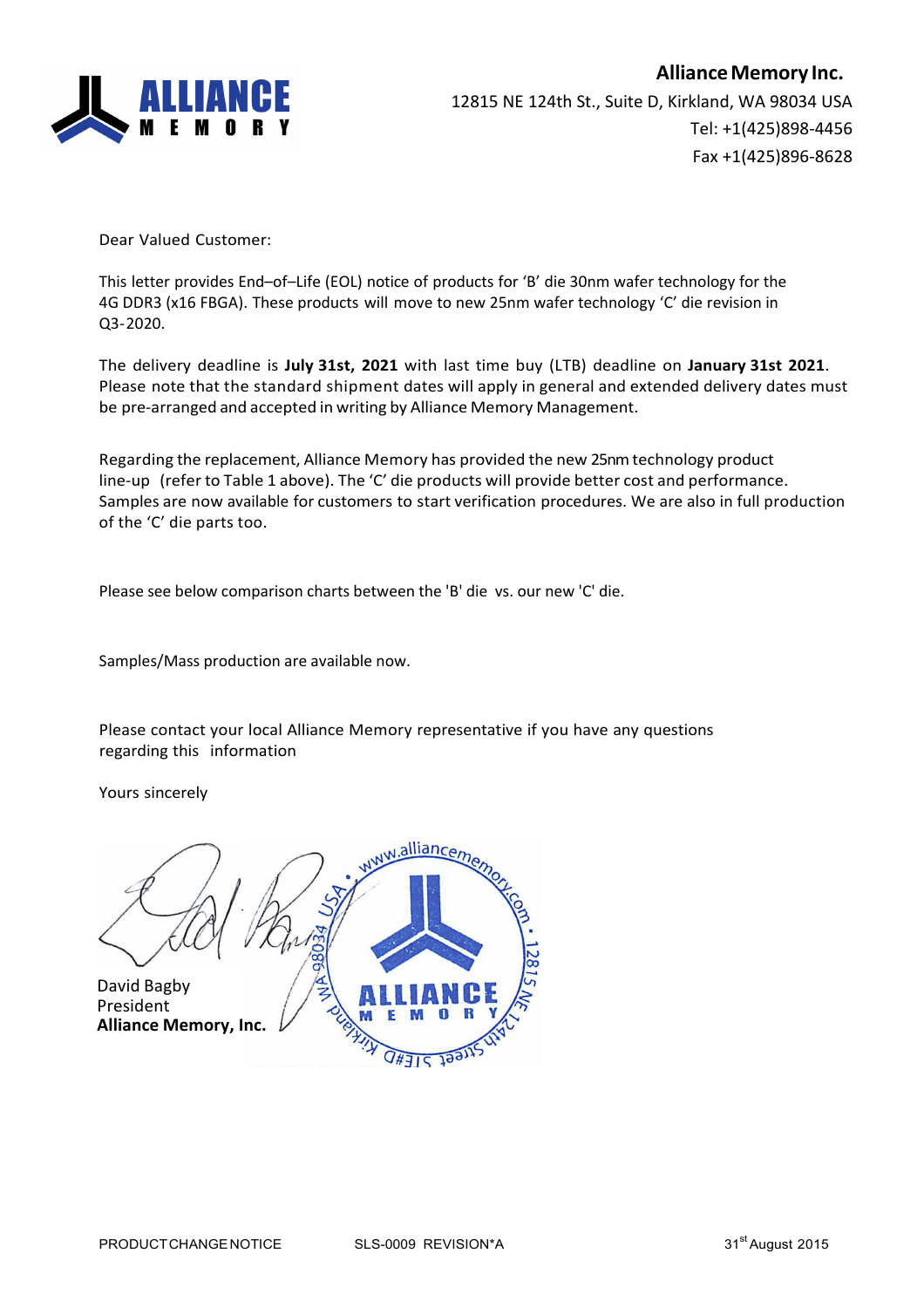

# **AS4C256M16D3B-12 & AS4C256M16D3C-12 Comparison**

*(4Gb – 256M x 16, DDR3 rev.B vs rev.C Comparison)*

| Part Number & result          | AS4C256M16D3B-12BCN             | AS4C256M16D3C-12BCN                      | Comparison     |
|-------------------------------|---------------------------------|------------------------------------------|----------------|
| Parameter                     | AS4C256M16D3B-12BIN             | AS4C256M16D3C-12BIN                      | <b>Result</b>  |
| <b>Fab Process Technology</b> | 30nm                            | 25nm                                     | Different      |
| Capacity                      | 4Gb (256M x 16)                 | 4Gb (256M x 16)                          | Same           |
| <b>Memory Organization</b>    | 32Mwords, x16bits, x8 banks     | 32Mwords, x16bits, x8 banks              | Same           |
| <b>Operating</b><br>Power     | $V_{DD}$ & $V_{DDQ} = 1.5 \pm$  | $V_{DD}$ & $V_{DDQ} = 1.5 \pm 1.5$       | Same           |
| <b>Supply</b>                 | 0.075V (1.425V to               | 0.075V (1.425V to                        |                |
|                               | 1.575V)                         | 1.575V)                                  |                |
| <b>Operating Temperature</b>  | Commercial (0°C to 95°C)        | Commercial (0°C to 95°C)                 | Same           |
|                               | Industrial (-40 $\sim$ 95°C)    | Industrial (-40 $\sim$ 95°C)             |                |
| <b>Clock Frequency</b>        | 800MHz                          | 800MHz                                   | Same           |
| <b>CAS Latency</b>            | 11                              | 11                                       | Same           |
| tRCD & tRP (ns)               | 13.75                           | 13.75                                    | Same           |
| <b>AC/DC Characteristics</b>  | Same                            | Same                                     | Same           |
| <b>IDD Specification</b>      |                                 |                                          |                |
| I <sub>DD0</sub> (mA)         | 55                              | 57                                       | Comparable     |
| $I_{DD1}(mA)$                 | 75                              | 81                                       | Comparable     |
| IDD2P0 (MA)                   | 12                              | 8                                        | Comparable     |
| IDD2P1 (MA)                   | 18                              | 14                                       | Comparable     |
| IDD2N (MA)                    | 25                              | 24                                       | Comparable     |
| I <sub>DD2Q</sub> (mA)        | 25                              | 24                                       | Comparable     |
| IDD3P (MA)                    | 22                              | 26                                       | Comparable     |
| I <sub>DD3N</sub> (mA)        | 32                              | 38                                       | Comparable     |
| $I_{DD4R}$ (mA)               | 135                             | 155                                      | Comparable     |
| I <sub>DD4W</sub> (mA)        | 150                             | 155                                      | Comparable     |
| IDD5B (MA)                    | 160                             | 235                                      | Comparable     |
| $I_{DD6}(mA)$                 | 12                              | 12                                       | Same           |
| IDD6ET (MA)                   | 17                              | 16                                       | Comparable     |
| I <sub>DD7</sub> (mA)         | 195                             | 190                                      | Comparable     |
| I <sub>DD8</sub> (mA)         | 12                              | 10                                       | Comparable     |
| Package                       | 96-ball FBGA package            | 96-ball FBGA package                     | Ball<br>matrix |
|                               | $(9 \times 13.5 \times 1.1$ mm) | $(7.5 \times 13.5 \times 1.2 \text{mm})$ | dimension      |
|                               |                                 |                                          | same           |
| <b>Package Material</b>       | Pb and Halogen Free             | Pb and Halogen Free                      | Same           |
| <b>Reliability &amp; QA</b>   | Same                            | Same                                     | Same           |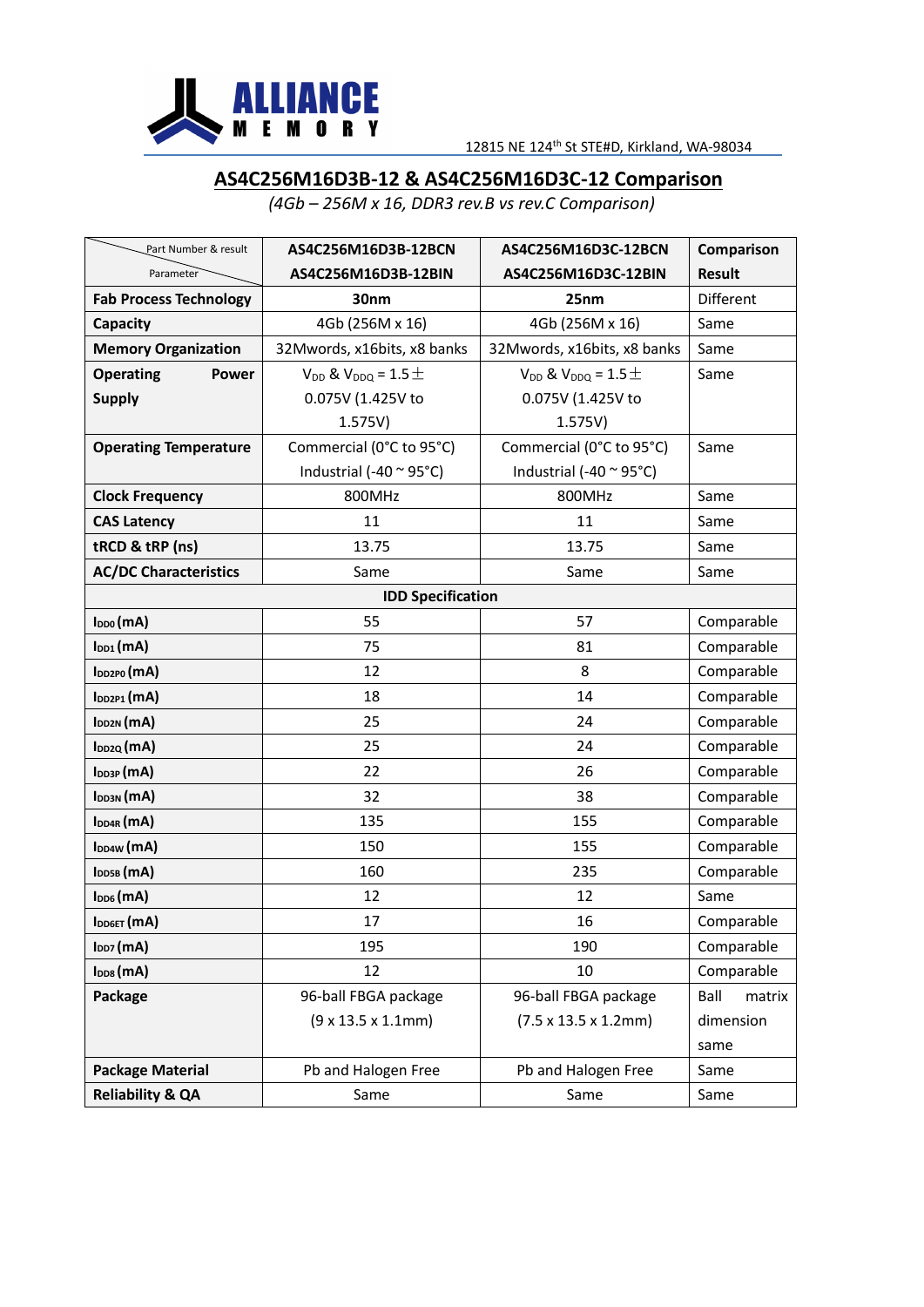

## **AS4C256M16D3LB-10 & AS4C256M16D3LC-10 Comparison**

*(4Gb – 256M x 16, DDR3L rev.B vs rev.C Comparison)*

| Part Number & result          | AS4C256M16D3LB-10BCN            | AS4C256M16D3LC-10BCN                     | Comparison     |
|-------------------------------|---------------------------------|------------------------------------------|----------------|
| Parameter                     | AS4C256M16D3LB-10BIN            | AS4C256M16D3LC-10BIN                     | <b>Result</b>  |
| <b>Fab Process Technology</b> | 30nm                            | 25nm                                     | Different      |
| Capacity                      | 4Gb (256M x 16)                 | 4Gb (256M x 16)                          | Same           |
| <b>Memory Organization</b>    | 32Mwords, x16bits, x8 banks     | 32Mwords, x16bits, x8 banks              | Same           |
| <b>Operating</b><br>Power     | $V_{DD}$ & $V_{DDQ} = 1.35V$    | $V_{DD}$ & $V_{DDQ} = 1.35V$             | Same           |
| <b>Supply</b>                 | (1.283V to 1.45V)               | (1.283V to 1.45V)                        |                |
| <b>DDR3 Compatibility</b>     | Compatible to $1.5 \pm 0.075$ V | Compatible to $1.5 \pm 0.075$ V          | Same           |
| <b>Operating Temperature</b>  | Commercial (0°C to 95°C)        | Commercial (0°C to 95°C)                 | Same           |
|                               | Industrial (-40 $\sim$ 95°C)    | Industrial (-40 $\sim$ 95°C)             |                |
| <b>Clock Frequency</b>        | 933MHz                          | 933MHz                                   | Same           |
| <b>CAS Latency</b>            | 13                              | 13                                       | Same           |
| tRCD & tRP (ns)               | 13.91                           | 13.91                                    | Same           |
| <b>AC/DC Characteristics</b>  | Same                            | Same                                     | Same           |
| <b>IDD Specification</b>      |                                 |                                          |                |
| $I_{DD0}(mA)$                 | 60                              | 59                                       | Comparable     |
| $I_{DD1}(mA)$                 | 80                              | 84                                       | Comparable     |
| $I_{DD2PO}(mA)$               | 12                              | 8                                        | RevC better    |
| $I_{DD2P1}(mA)$               | 19                              | 16                                       | RevC better    |
| IDD2N (MA)                    | 25                              | 26                                       | Comparable     |
| I <sub>DD2Q</sub> (mA)        | 25                              | 26                                       | Comparable     |
| IDD3P (MA)                    | 22                              | 28                                       | Comparable     |
| IDD3N (MA)                    | 34                              | 40                                       | Comparable     |
| I <sub>DD4R</sub> (mA)        | 150                             | 165                                      | Comparable     |
| I <sub>DD4W</sub> (mA)        | 165                             | 165                                      | Same           |
| IDD5B (MA)                    | 160                             | 242                                      | Comparable     |
| I <sub>DD6</sub> (mA)         | 12                              | 12                                       | Same           |
| IDD6ET (MA)                   | 17                              | 16                                       | Comparable     |
| $I_{DD7}$ (mA)                | 215                             | 200                                      | RevC better    |
| $I_{\text{DD8}}(mA)$          | 12                              | 10                                       | Comparable     |
| Package                       | 96-ball FBGA package            | 96-ball FBGA package                     | Ball<br>matrix |
|                               | $(9 \times 13.5 \times 1.1$ mm) | $(7.5 \times 13.5 \times 1.2 \text{mm})$ | dimension      |
|                               |                                 |                                          | same           |
| <b>Package Material</b>       | Pb and Halogen Free             | Pb and Halogen Free                      | Same           |
| <b>Reliability &amp; QA</b>   | Same                            | Same                                     | Same           |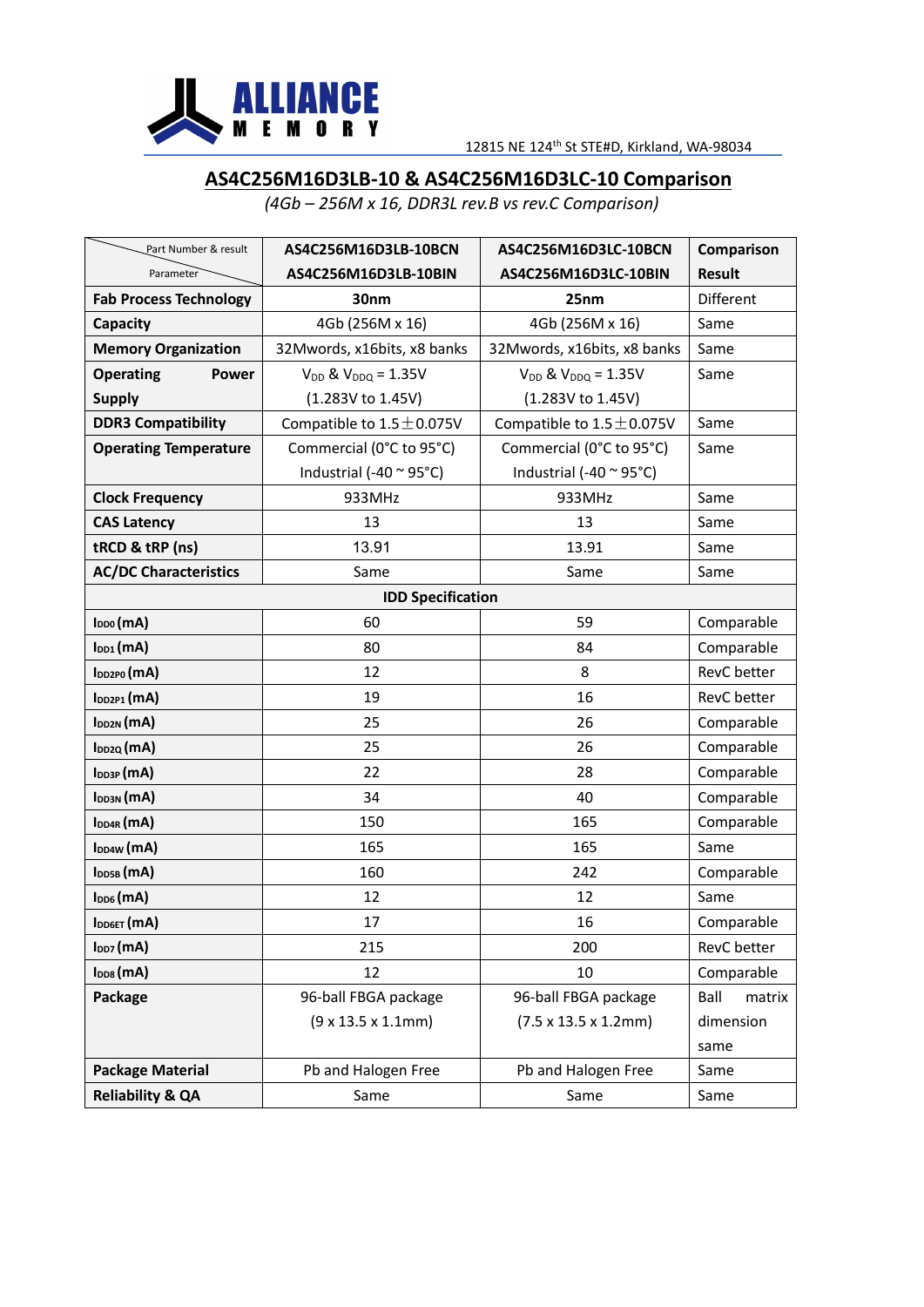

## **AS4C256M16D3LB-12 & AS4C256M16D3LC-12 Comparison**

*(4Gb – 256M x 16, DDR3L rev.B vs rev.C Comparison)*

| Part Number & result          | AS4C256M16D3LB-12BCN            | AS4C256M16D3LC-12BCN                     | Comparison     |
|-------------------------------|---------------------------------|------------------------------------------|----------------|
| Parameter                     | AS4C256M16D3LB-12BIN            | AS4C256M16D3LC-12BIN                     | <b>Result</b>  |
| <b>Fab Process Technology</b> | 30nm                            | 25nm                                     | Different      |
| Capacity                      | 4Gb (256M x 16)                 | 4Gb (256M x 16)                          | Same           |
| <b>Memory Organization</b>    | 32Mwords, x16bits, x8 banks     | 32Mwords, x16bits, x8 banks              | Same           |
| <b>Operating</b><br>Power     | $V_{DD}$ & $V_{DDQ} = 1.35V$    | $V_{DD}$ & $V_{DDQ} = 1.35V$             | Same           |
| <b>Supply</b>                 | (1.283V to 1.45V)               | (1.283V to 1.45V)                        |                |
| <b>DDR3 Compatibility</b>     | Compatible to $1.5 \pm 0.075$ V | Compatible to $1.5 \pm 0.075$ V          | Same           |
| <b>Operating Temperature</b>  | Commercial (0°C to 95°C)        | Commercial (0°C to 95°C)                 | Same           |
|                               | Industrial (-40 $\sim$ 95°C)    | Industrial (-40 $\sim$ 95°C)             |                |
| <b>Clock Frequency</b>        | 800MHz                          | 800MHz                                   | Same           |
| <b>CAS Latency</b>            | 11                              | 11                                       | Same           |
| tRCD & tRP (ns)               | 13.75                           | 13.75                                    | Same           |
| <b>AC/DC Characteristics</b>  | Same                            | Same                                     | Same           |
|                               | <b>IDD Specification</b>        |                                          |                |
| $I_{DD0}(mA)$                 | 55                              | 57                                       | Comparable     |
| $I_{DD1}(mA)$                 | 75                              | 81                                       | Comparable     |
| $I_{DD2PO}(mA)$               | 12                              | 8                                        | RevC better    |
| $I_{DD2P1}(mA)$               | 18                              | 14                                       | RevC better    |
| IDD2N (MA)                    | 25                              | 24                                       | Comparable     |
| IDD2NT (MA)                   | 30                              | 30                                       | Comparable     |
| I <sub>DD2Q</sub> (mA)        | 25                              | 24                                       | Comparable     |
| IDD3P (MA)                    | 22                              | 26                                       | Comparable     |
| IDD3N (MA)                    | 32                              | 38                                       | Comparable     |
| $I_{DD4R}(mA)$                | 135                             | 155                                      | Comparable     |
| I <sub>DD4W</sub> (mA)        | 150                             | 155                                      | Comparable     |
| IDD5B (MA)                    | 160                             | 235                                      | Comparable     |
| $I_{DD6}(mA)$                 | 12                              | 12                                       | Comparable     |
| IDD6ET (MA)                   | 17                              | 16                                       | Comparable     |
| I <sub>DD7</sub> (mA)         | 195                             | 190                                      | RevC better    |
| $I_{\text{DD8}}(mA)$          | 12                              | 10                                       | Comparable     |
| Package                       | 96-ball FBGA package            | 96-ball FBGA package                     | Ball<br>matrix |
|                               | $(9 \times 13.5 \times 1.1$ mm) | $(7.5 \times 13.5 \times 1.2 \text{mm})$ | dimension      |
|                               |                                 |                                          | same           |
| <b>Package Material</b>       | Pb and Halogen Free             | Pb and Halogen Free                      | Same           |
| <b>Reliability &amp; QA</b>   | Same                            | Same                                     | Same           |